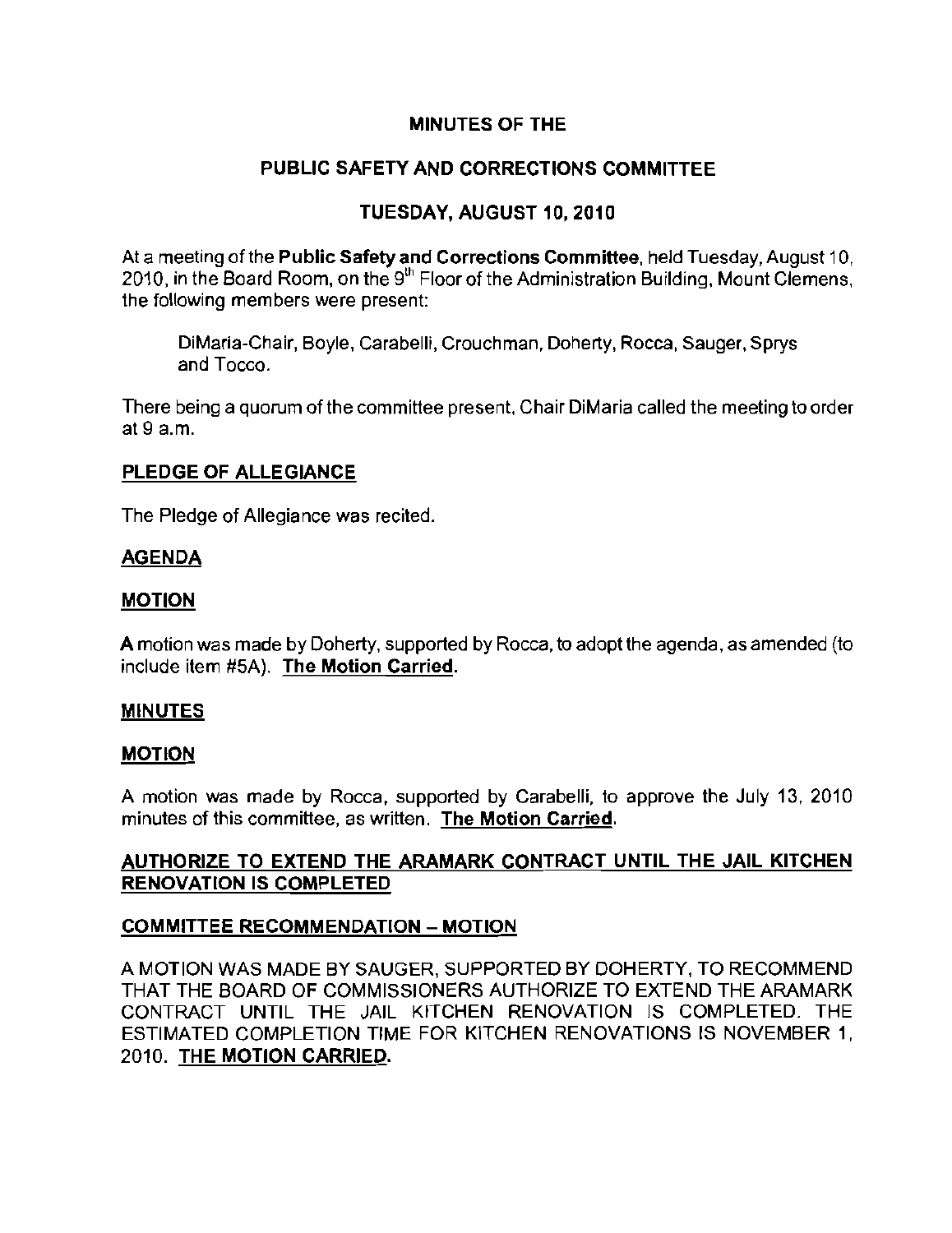# AUTHORIZE RELEASE OF REQUEST FOR PROPOSAL TO SELECT A VENDOR TO PROVIDE PROFESSIONAL COUNSELING SERVICES AT THE JUVENILE JUSTICE **CENTER**

### COMMITTEE RECOMMENDATION - MOTION

A MOTION WAS MADE BY DOHERTY, SUPPORTED BY ROCCA, TO RECOMMEND THAT THE BOARD OF COMMISSIONERS AUTHORIZE THE RELEASE OF A REQUEST FOR PROPOSAL TO SELECT A VENDOR TO PROVIDE PROFESSIONAL COUNSELING SERVICES FOR THE SUPERVISION AND THERAPEUTIC SERVICES AT THE JUVENILE JUSTICE CENTER. THE MOTION CARRIED.

# AUTHORIZE TO EXTEND CURRENT PRISONER HEALTH SERVICES AGREEMENT THROUGH 12/31/10

# COMMITTEE RECOMMENDATION - MOTION

A MOTION WAS MADE BY DOHERTY, SUPPORTED BY SPRYS, TO RECOMMEND THAT THE BOARD OF COMMISSIONERS AUTHORIZE TO EXTEND THE CURRENT PRISONER HEALTH SERVICES AGREEMENT THROUGH DECEMBER 31, 2010. THERE ARE NO ADDITIONAL CHANGES TO THE CONTRACT. IT IS EXPECTED THAT AN RFP TO RE-BID THIS CONTRACT WILL BE ISSUED SOON.

The following commissioner spoke: Carabelli.

Chair DiMaria called for a vote on the motion and THE MOTION CARRIED.

# RECEIVE AND FILE REPORT REGARDING FY 2010 EMERGENCY MANAGEMENT PERFORMANCE GRANT

### MOTION

A motion was made by Sprys, supported by Sauger, to receive and file the report from the Office of Emergency Management & Communications regarding the reapplication and continuance of the Emergency Management Performance Grant.

The following commissioner spoke: Sprys.

Chair DiMaria called for a vote on the motion and **The Motion Carried.** 

### NEW BUSINESS

Commissioner Carabelli inquired about the DARE Program that the Sheriffs Office puts out into the schools and wanted to know if it is coming out of the general fund and if there are